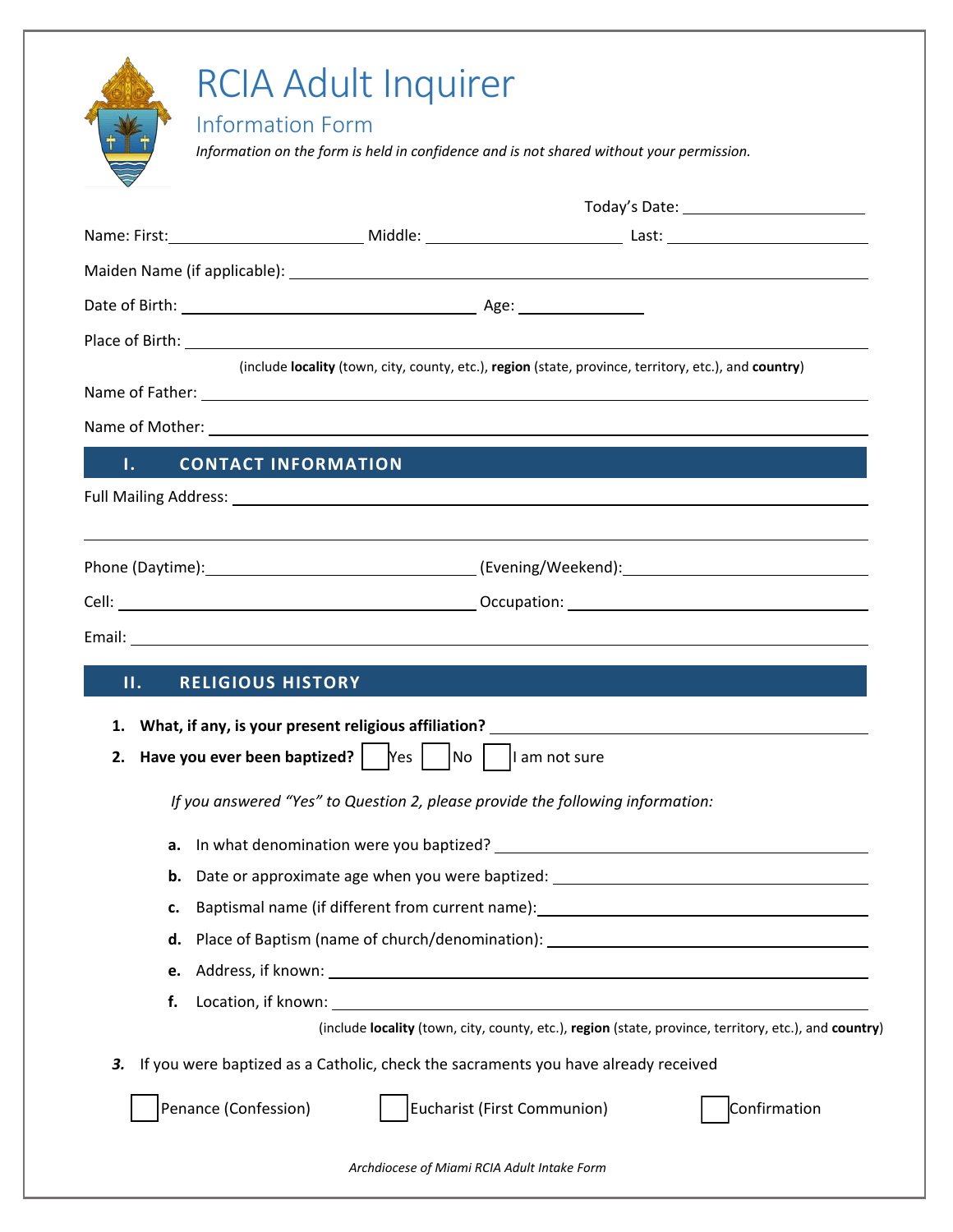## **III. CURRENT MARITAL STATUS**

|                                                                            |               | Check the appropriate statement(s) below and provide any information requested beneath each statement.                                             |  |  |
|----------------------------------------------------------------------------|---------------|----------------------------------------------------------------------------------------------------------------------------------------------------|--|--|
| 1.                                                                         |               | I have never been married in any type of ceremony, religious or secular (civil).                                                                   |  |  |
|                                                                            |               | 2. I am engaged to be married.                                                                                                                     |  |  |
|                                                                            |               |                                                                                                                                                    |  |  |
|                                                                            |               |                                                                                                                                                    |  |  |
|                                                                            |               | c. For you: $\boxed{\phantom{\text{a}}\phantom{\text{b}}\text{f}}$ finition is my first marriage. In the been married before (religious or civil). |  |  |
|                                                                            |               | <b>d.</b> For your Fiancé(e) $\vert$ This is his/her first marriage. My fiancé(e) has been married before                                          |  |  |
|                                                                            |               | (religious or civil).                                                                                                                              |  |  |
| 3.                                                                         | I am married. |                                                                                                                                                    |  |  |
|                                                                            |               |                                                                                                                                                    |  |  |
|                                                                            | b.            |                                                                                                                                                    |  |  |
|                                                                            | c.            | For you: $\int$ This is my first marriage. $\int$ I have been married before (religious or civil).                                                 |  |  |
|                                                                            |               | <b>d.</b> For your spouse: $\Box$ This is my spouse's first marriage. $\Box$ My spouse has been married before                                     |  |  |
|                                                                            |               | (religious or civil).                                                                                                                              |  |  |
|                                                                            |               |                                                                                                                                                    |  |  |
|                                                                            | f.            |                                                                                                                                                    |  |  |
|                                                                            |               | (include locality (town, city, county, etc.), region (state, province, territory, etc.), and country)                                              |  |  |
|                                                                            | g.            |                                                                                                                                                    |  |  |
|                                                                            |               | (civil government, non-Christian minister, Christian minister, Catholic cleric)                                                                    |  |  |
| 4.                                                                         |               | I am married, but separated from my spouse.                                                                                                        |  |  |
| 5.                                                                         |               | I am divorced and have not remarried.                                                                                                              |  |  |
| I am a widow/widower and have not remarried since my spouse's death.<br>6. |               |                                                                                                                                                    |  |  |
|                                                                            |               |                                                                                                                                                    |  |  |
|                                                                            |               |                                                                                                                                                    |  |  |

## **IV. FAMILY INFORMATION**

*List the name(s) of any children or other dependents (e.g.) Daughter—Jane; Stepson—John).* 

| Relationship: _______________________  | Age: _________                                                                                                  |
|----------------------------------------|-----------------------------------------------------------------------------------------------------------------|
|                                        | Age: __________                                                                                                 |
| Relationship: ______________________   | Age: $\_\_\_\_\_\_\_\_\_\_\_\_\_\_\_\_\_$                                                                       |
| Relationship: _____________________    | Age: and the set of the set of the set of the set of the set of the set of the set of the set of the set of the |
| Relationship: ________________________ | Age: $\_\_\_\_\_\_\_\_\_\_\_\_\_\_\_$                                                                           |